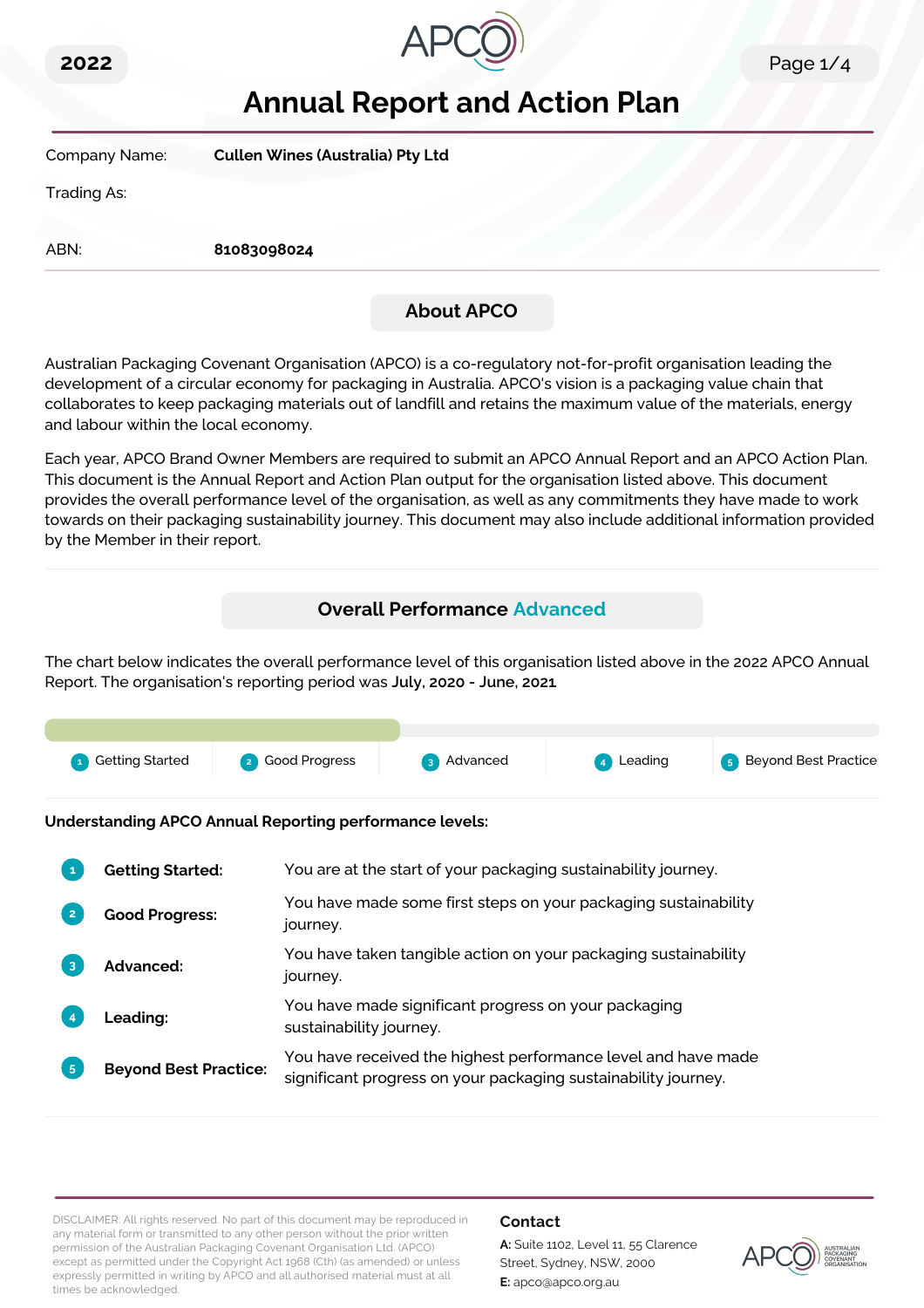

# **APCO Action Plan Commitments**

For each of the Packaging Sustainability Framework criteria listed below, a description is provided along with the commitments made by the organisation in their APCO Action Plan.

#### Criteria 1:

#### **Governance & Strategy:**

This criteria considers actions to integrate packaging sustainability into business strategies.

- Develop a strategy that includes goals (objectives) and targets for packaging sustainability that  $\bullet$ addresses the Sustainable Packaging Guidelines (SPGs) or equivalent.
- Have our executive or board of directors review our strategy and have the strategy integrated within our business processes.
- Regularly communicate and promote packaging sustainability objectives and targets within our organisation.
- Regularly engage or communicate with our external stakeholders about the environmental impacts of our packaging.

#### Criteria 2:

#### **Design & Procurement:**

This criteria considers actions taken to ensure that sustainability principles are considered in the design or procurement of both new and existing packaging through use of the Sustainable Packaging Guidelines (SPGs).

- Review **25**% of our packaging against the Sustainable Packaging Guidelines (or equivalent).
- Incorporate the Sustainable Packaging Guidelines (or equivalent) into procurement processes.
- Consider the following Sustainable Packaging Principles in our packaging reviews:
	- $\circ$ Design for recovery
	- Optimise material efficiency  $\circ$
	- Design to reduce product waste  $\circ$
	- Eliminate hazardous materials  $\circ$
	- $\circ$ Use of renewable materials
	- Use recycled materials  $\circ$
	- Design to minimise litter  $\circ$
	- $\circ$ Design for transport efficiency
	- $\circ$ Design for accessibility
	- Provide consumer information on environmental sustainability  $\circ$
- **56**% of our packaging to be optimised for material efficiency.

Criteria 3:

#### **Recycled Content:**

This criteria considers actions taken to increase or optimise the amount of recycled material used by your organisation.

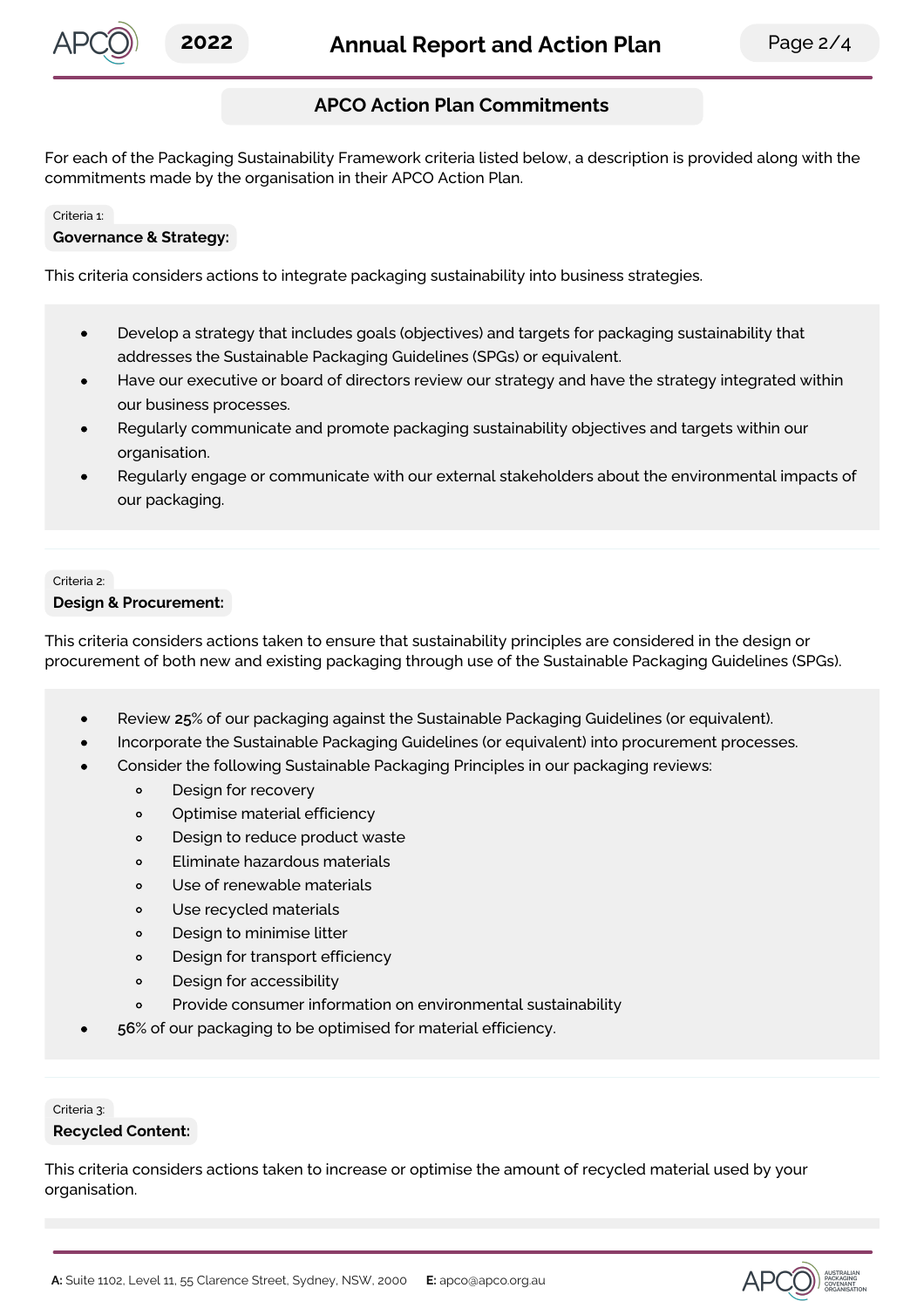

- Develop a policy or procedure to buy products and/or packaging made from recycled materials.
- Use recycled content in:
	- $\circ$ Secondary packaging that we use to sell our products
	- Tertiary packaging that we use to sell our products  $\circ$
- **7**% of our packaging to be made using some level of recycled material

# Criteria 4:

## **Recoverability:**

This criteria considers actions taken to improve the recovery of packaging at end-of-life and increase use of reusable packaging.

**97**% of our packaging to be designed to have all packaging components be recoverable at end-of-life.

#### Criteria 5:

## **Disposal Labelling:**

This criteria considers the extent to which packaging has been labelled to help consumers determine what to do with packaging at end-of-life.

**9**% of our packaging to have on-pack labelling to inform correct disposal.  $\bullet$ 

## Criteria 6: **On-site Waste:**

This criteria considers progress in increasing the amount of on-site solid waste being diverted from landfill.

- Have recycling programs for the following materials:
	- Paper/cardboard  $\circ$
	- Soft plastics  $\circ$
	- Rigid plastics  $\circ$
	- $\circ$ Timber
	- Glass  $\circ$
	- Metals  $\circ$
- Aim for **47**% of our on-site waste to be diverted from landfill.

#### Criteria 7:

## **Problematic Materials:**

This criteria considers the extent to which organisations are actively phasing out problematic and unnecessary single-use plastic packaging and preventing/reducing litter.